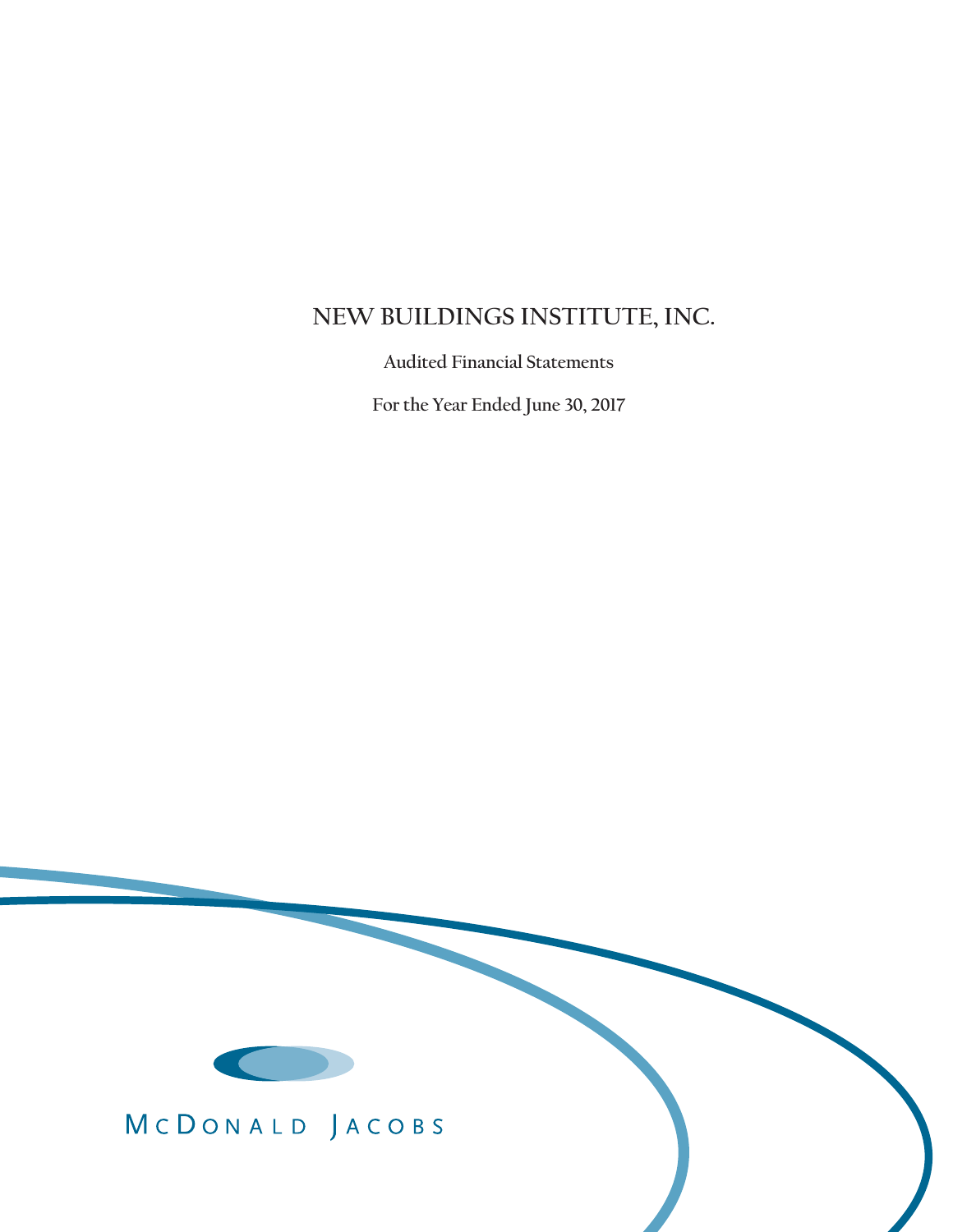

MCDONALD JACOBS ACCOUNTANTS & CONSULTANTS

#### **Shareholders**

*MA <sup>R</sup> K A. CL <sup>I</sup> <sup>F</sup> <sup>T</sup> , CPA KA R I N S . WA N D T K E , CPA S A N G A H N , CPA GE R A R D DE B L O I S J R . , CPA MA <sup>R</sup> Y S <sup>T</sup> <sup>R</sup> <sup>A</sup> <sup>S</sup> <sup>D</sup> <sup>I</sup> <sup>N</sup> , CPA A <sup>N</sup> <sup>T</sup> <sup>H</sup> <sup>O</sup> <sup>N</sup> Y AL <sup>M</sup> <sup>E</sup> <sup>R</sup> , CPA T Y E E C A R R , CPA*

#### **Principals**

 $J$  *AKE*  $J$  *ACOBS*, *CPA Retired S U S A N J. MA R K S , CPA*

#### **INDEPENDENT AUDITOR'S REPORT**

To the Board of Directors New Buildings Institute, Inc.

We have audited the accompanying financial statements of New Buildings Institute, Inc. (the Institute) (a nonprofit corporation), which comprise the statement of financial position as of June 30, 2017, and the related statements of activities, functional expenses, and cash flows for the year then ended, and the related notes to the financial statements.

#### **Management's Responsibility for the Financial Statements**

Management is responsible for the preparation and fair presentation of these financial statements in accordance with accounting principles generally accepted in the United States of America; this includes the design, implementation, and maintenance of internal control relevant to the preparation and fair presentation of financial statements that are free from material misstatement, whether due to fraud or error.

#### **Auditor's Responsibility**

Our responsibility is to express an opinion on these financial statements based on our audit. We conducted our audit in accordance with auditing standards generally accepted in the United States of America. Those standards require that we plan and perform the audit to obtain reasonable assurance about whether the financial statements are free from material misstatement.

An audit involves performing procedures to obtain audit evidence about the amounts and disclosures in the financial statements. The procedures selected depend on the auditor's judgment, including the assessment of the risks of material misstatement of the financial statements, whether due to fraud or error. In making those risk assessments, the auditor considers internal control relevant to the Institute's preparation and fair presentation of the financial statements in order to design audit procedures that are appropriate in the circumstances, but not for the purpose of expressing an opinion on the effectiveness of the Institute's internal control.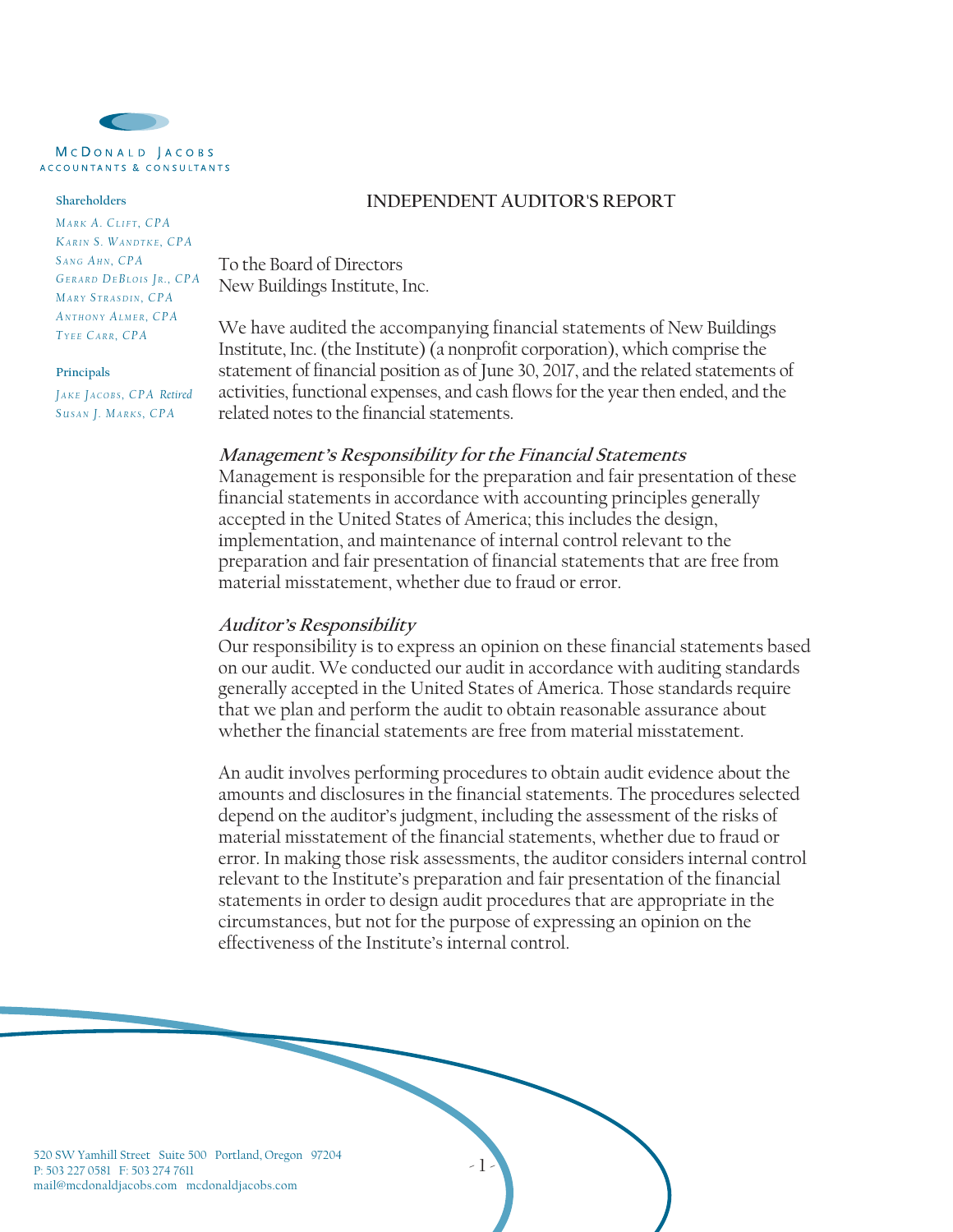Accordingly, we express no such opinion. An audit also includes evaluating the appropriateness of accounting policies used and the reasonableness of significant accounting estimates made by management, as well as evaluating the overall presentation of the financial statements.

We believe that the audit evidence we have obtained is sufficient and appropriate to provide a basis for our audit opinion.

# **Opinion**

In our opinion, the financial statements referred to above present fairly, in all material respects, the financial position of New Buildings Institute, Inc., and changes in its net assets and its cash flows for the year then ended in conformity with accounting principles generally accepted in the United States of America.

# **Report on Summarized Comparative Information**

We have previously audited New Buildings Institute's 2016 financial statements, and we expressed an unmodified audit opinion on those audited financial statements in our report dated September 27, 2016. In our opinion, the summarized comparative information presented herein as of and for the year ended June 30, 2016 is consistent, in all material respects, with the audited financial statements from which it has been derived.

McDonald Jacobr, P.C.

Portland, Oregon October 23, 2017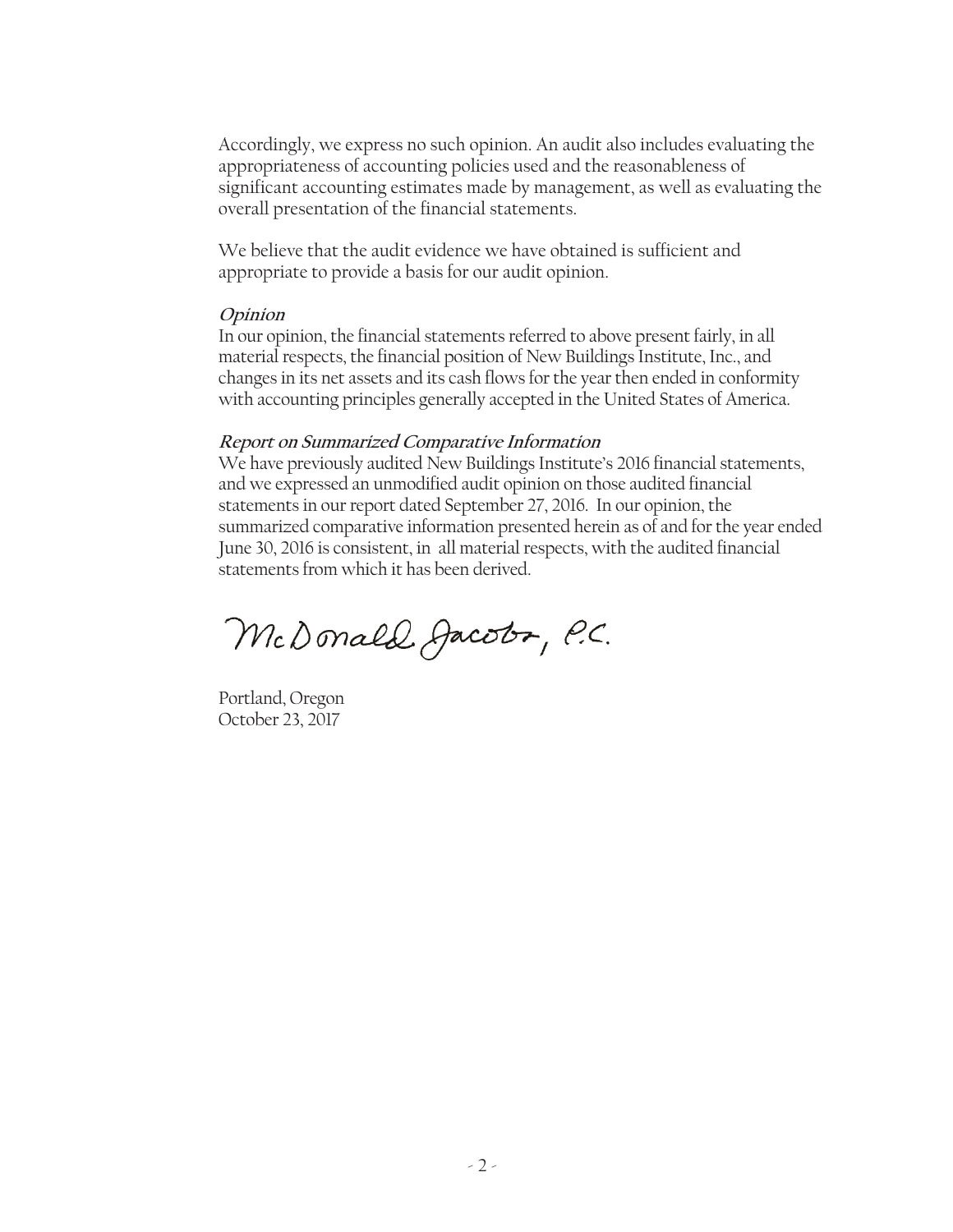#### **NEW BUILDINGS INSTITUTE, INC. STATEMENT OF FINANCIAL POSITION June 30, 2017 (With comparative totals for 2016)**

|                                                                                                                                                   | 2017                                                      | 2016                                                              |
|---------------------------------------------------------------------------------------------------------------------------------------------------|-----------------------------------------------------------|-------------------------------------------------------------------|
| <b>ASSETS</b>                                                                                                                                     |                                                           |                                                                   |
| Cash and cash equivalents<br>Contracts receivable<br>Contributions receivable<br>Prepaid expenses and other assets<br>Property and equipment, net | 1,676,123<br>\$.<br>465,329<br>18,729<br>38,456<br>31,895 | $\mathcal{S}$<br>917,326<br>538,928<br>68,440<br>13,622<br>42,640 |
| <b>TOTAL ASSETS</b>                                                                                                                               | \$2,230,532                                               | \$1,580,956                                                       |
| <b>LIABILITIES AND NET ASSETS</b>                                                                                                                 |                                                           |                                                                   |
| Liabilities:                                                                                                                                      |                                                           |                                                                   |
| Accounts payable<br>Accrued personnel expenses<br>Deferred revenue<br><b>Total liabilities</b>                                                    | $\mathcal{S}$<br>124,794<br>138,635<br>307,169<br>570,598 | $\mathcal{S}$<br>73,968<br>108,226<br>261,890<br>444,084          |
| Net assets:                                                                                                                                       |                                                           |                                                                   |
| Unrestricted:<br>Undesignated<br>Net property and equipment<br>Total unrestricted<br>Temporarily restricted<br>Total net assets                   | 914,018<br>31,895<br>945,913<br>714,021<br>1,659,934      | 528,435<br>42,640<br>571,075<br>565,797<br>1,136,872              |
| TOTAL LIABILITIES AND NET ASSETS                                                                                                                  | \$2,230,532                                               | \$1,580,956                                                       |

See notes to financial statements.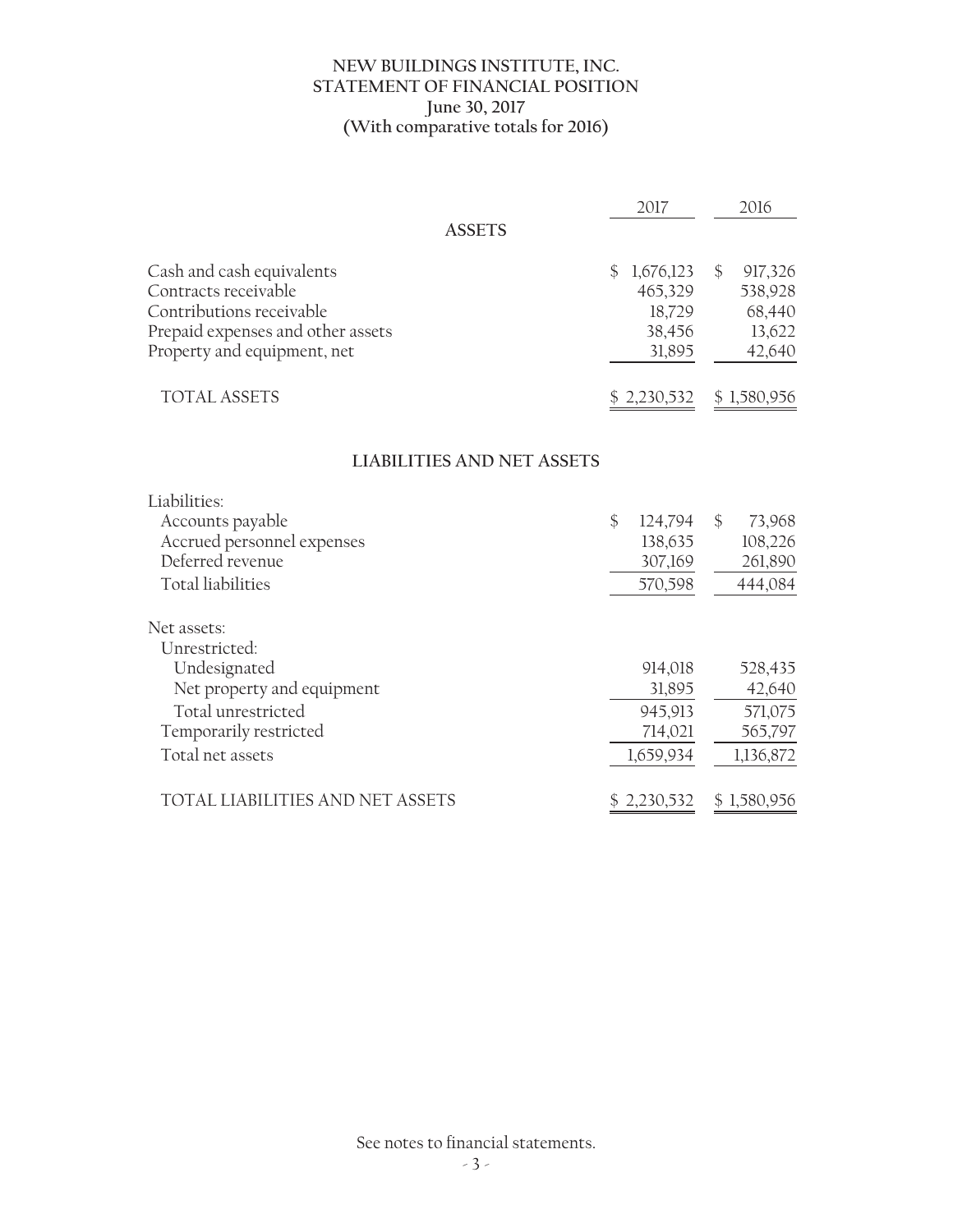### **NEW BUILDINGS INSTITUTE, INC. STATEMENT OF ACTIVITIES For the year ended June 30, 2017 (With comparative totals for 2016)**

|                                        |                 | 2017          |                 |               |
|----------------------------------------|-----------------|---------------|-----------------|---------------|
|                                        |                 | Temporarily   |                 | 2016          |
|                                        | Unrestricted    | Restricted    | Total           | Total         |
| Support and revenue:                   |                 |               |                 |               |
| Contract service revenues              | \$<br>1,571,755 | \$            | \$<br>1,571,755 | \$<br>900,308 |
| Sponsorship revenues                   | 573,085         |               | 573,085         | 532,056       |
| Grants                                 |                 | 975,000       | 975,000         | 938,000       |
| Forum revenue                          | 114,382         |               | 114,382         |               |
| Other income                           | 16,001          |               | 16,001          | 10,751        |
| Net assets released from restrictions: | 826,776         | (826,776)     |                 |               |
| Total support and revenue              | 3,101,999       | 148,224       | 3,250,223       | 2,381,115     |
| Expenses:                              |                 |               |                 |               |
| Program services:                      |                 |               |                 |               |
| Zero energy development                | 812,614         |               | 812,614         | 555,634       |
| Codes and policy                       | 486,284         |               | 486,284         | 389,446       |
| Building and program innovation        | 880,683         |               | 880,683         | 437,885       |
| Total program services                 | 2,179,581       |               | 2,179,581       | 1,382,965     |
| Management and general                 | 467,792         |               | 467,792         | 301,687       |
| Fundraising                            | 79,788          |               | 79,788          | 80,162        |
| Total expenses                         | 2,727,161       |               | 2,727,161       | 1,764,814     |
| Change in net assets                   | 374,838         | 148,224       | 523,062         | 616,301       |
| Net assets:                            |                 |               |                 |               |
| Beginning of the year                  | 571,075         | 565,797       | 1,136,872       | 520,571       |
| End of the year                        | \$<br>945,913   | \$<br>714,021 | \$<br>1,659,934 | 1,136,872     |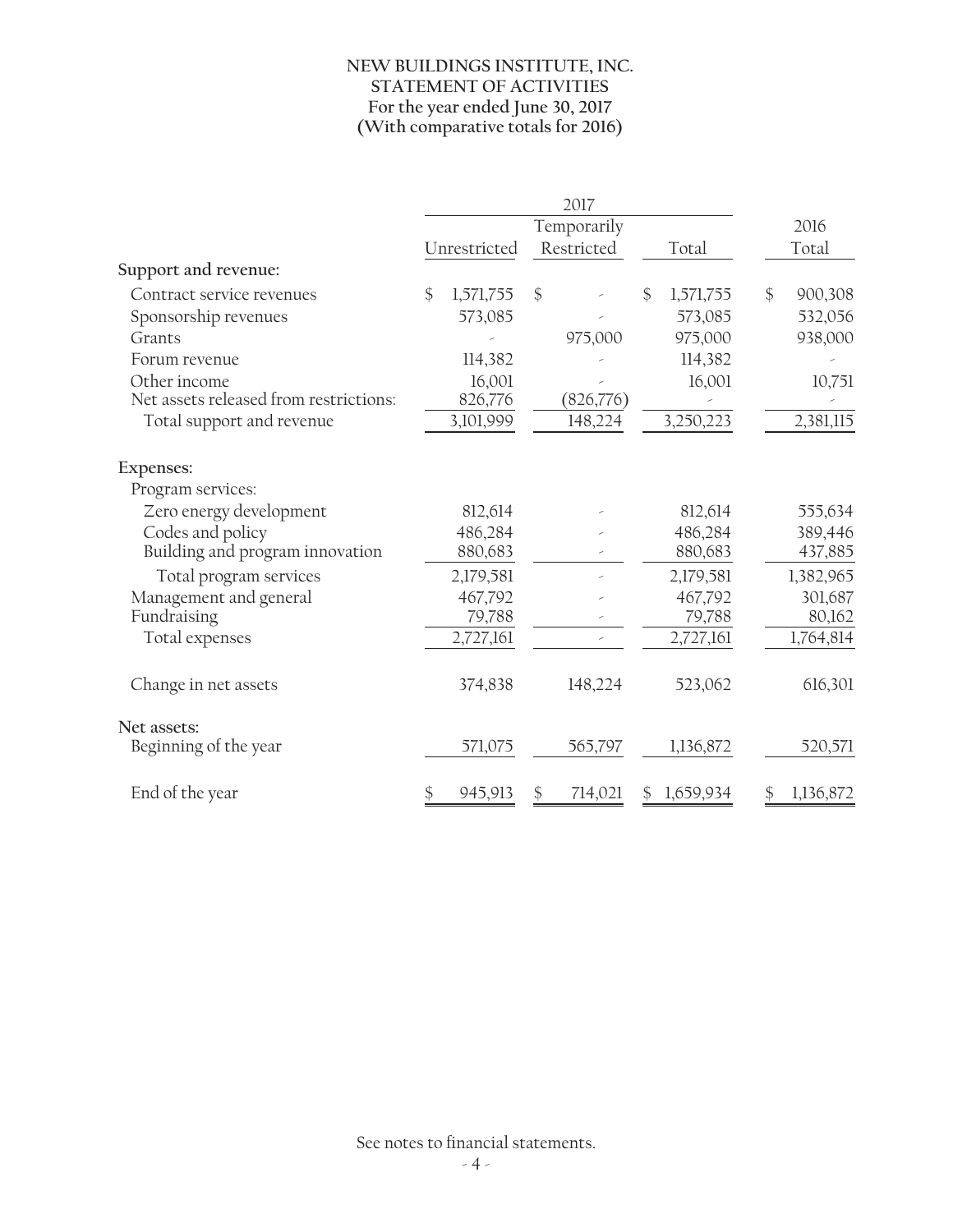NEW BUILDINGS INSTITUTE, INC.<br>STATEMENT OF FUNCTIONAL EXPENSES<br>For the year ended June 30, 2017<br>(With comparative totals for 2016) **STATEMENT OF FUNCTIONAL EXPENSES NEW BUILDINGS INSTITUTE, INC. (With comparative totals for 2016)For the year ended June 30, 2017**

|                                                                                 |                              | Program Services              |                                       | 2017                              |                            |                       |                                   |                                |
|---------------------------------------------------------------------------------|------------------------------|-------------------------------|---------------------------------------|-----------------------------------|----------------------------|-----------------------|-----------------------------------|--------------------------------|
|                                                                                 | Development<br>Zero Energy   | Codes<br>Policy<br>and        | Building and<br>Innovation<br>Program | Program<br>Services<br>Total      | Management<br>and general  | Fundraising           | Total                             | Total<br>2016                  |
| Salaries and related expenses<br>Project subcontractors<br>Project direct costs | 517,568<br>86,579<br>146,585 | \$324,338<br>26,460<br>98,270 | 20,019<br>324,722<br>478,651          | \$1,320,557<br>193,064<br>509,571 | 325,566                    | 70,072                | \$1,716,195<br>193,064<br>509,571 | 79,496<br>255,188<br>1,160,114 |
| Office supplies, telephone and other<br>Professional fees<br>Occupancy          | 19,886<br>2,724<br>23,965    | 13,248<br>1,609<br>12,320     | 2,578<br>21,592<br>19,537             | 54,726<br>55,822<br>6,911         | 31,536<br>14,952<br>25,070 | 186<br>2,639<br>5,677 | 82,435<br>38,633<br>76,451        | 97,988<br>68,974<br>59,213     |
| Depreciation and amortization<br><b>Bad</b> debt expense<br>Other               | 12,075<br>3,232              | 8,002<br>2,037                | 10,586<br>2,998                       | 30,663<br>8,267                   | 15,063<br>53,565<br>2,040  | 776<br>438            | 53,565<br>10,745<br>46,502        | 36,946<br>6,895                |
| Total expenses                                                                  | 812,614                      | \$486,284                     | 880,683<br>S                          | \$2,179,581                       | \$467,792                  | 79,788<br>s<br>S      | \$2,727,161                       | \$1,764,814                    |

See notes to financial statements. See notes to financial statements.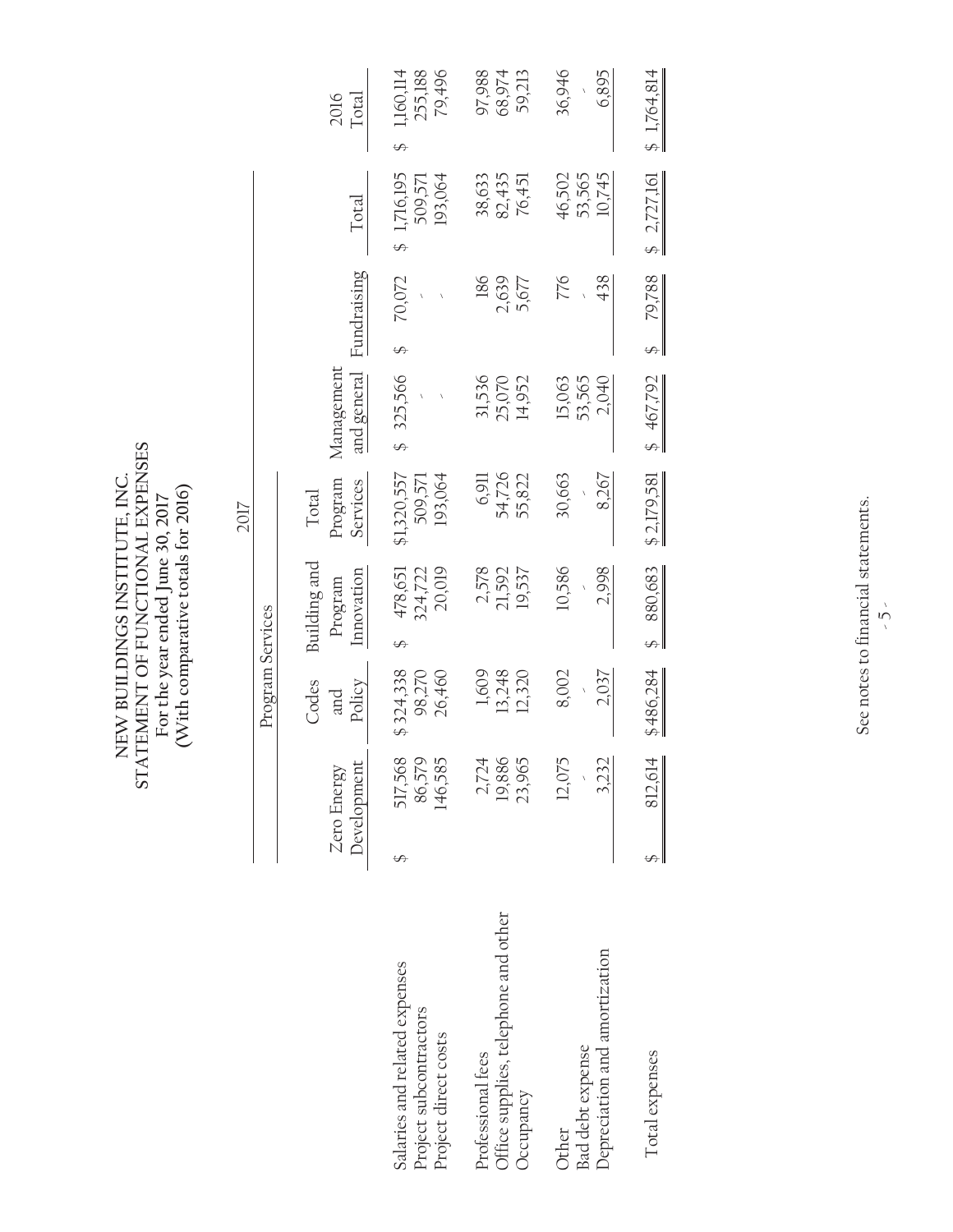### **NEW BUILDINGS INSTITUTE, INC. STATEMENT OF CASH FLOWS For the year ended June 30, 2017 (With comparative totals for 2016)**

|                                                                                                                            |               | 2017                               | 2016                             |
|----------------------------------------------------------------------------------------------------------------------------|---------------|------------------------------------|----------------------------------|
|                                                                                                                            |               |                                    |                                  |
| Cash flows from operating activities:<br>Cash received from contractors<br>Cash received from sponsors, grantors and other | $\mathcal{S}$ | 1,686,779<br>1,676,471             | \$<br>596,268<br>1,479,826       |
| Cash received from interest<br>Cash paid for payroll and related expenses<br>Cash paid for other operating expenses        |               | 1,997<br>(1,685,787)<br>(920, 663) | 981<br>(1,155,956)<br>(589, 926) |
| Net cash provided by operating activities                                                                                  |               | 758,797                            | 331,193                          |
| Cash flows from investing activities:                                                                                      |               |                                    |                                  |
| Purchase of property and equipment                                                                                         |               |                                    | (39, 859)                        |
| Net cash used in investing activities                                                                                      |               |                                    | (39, 859)                        |
| Net increase in cash and cash equivalents                                                                                  |               | 758,797                            | 291,334                          |
| Cash and cash equivalents - beginning of year                                                                              |               | 917,326                            | 625,992                          |
| Cash and cash equivalents - end of year                                                                                    |               | 1,676,123                          | 917,326                          |
| Reconciliation of change in net assets to net cash                                                                         |               |                                    |                                  |
| provided by operating activities:                                                                                          |               |                                    |                                  |
| Change in net assets                                                                                                       | $\frac{6}{5}$ | 523,062                            | \$<br>616,301                    |
| Adjustments to reconcile change in net assets to net                                                                       |               |                                    |                                  |
| cash provided by operating activities:                                                                                     |               |                                    |                                  |
| Depreciation and amortization                                                                                              |               | 10,745                             | 6,895                            |
| Bad debt expense<br>(Increase) decrease in:                                                                                |               | 53,565                             |                                  |
| Contracts receivable                                                                                                       |               | 20,034                             | (375,190)                        |
| Contributions receivable                                                                                                   |               | 49,711                             | (53, 440)                        |
| Prepaid expenses and other assets                                                                                          |               | (24,834)                           | 14,647                           |
| Increase (decrease) in:                                                                                                    |               |                                    |                                  |
| Accounts payable                                                                                                           |               | 50,826                             | (6,768)                          |
| Accrued personnel expenses                                                                                                 |               | 30,409                             | 4,158                            |
| Deferred revenue                                                                                                           |               | 45,279                             | 124,590                          |
| Net cash provided by operating activities                                                                                  | \$            | 758,797                            | \$<br>331,193                    |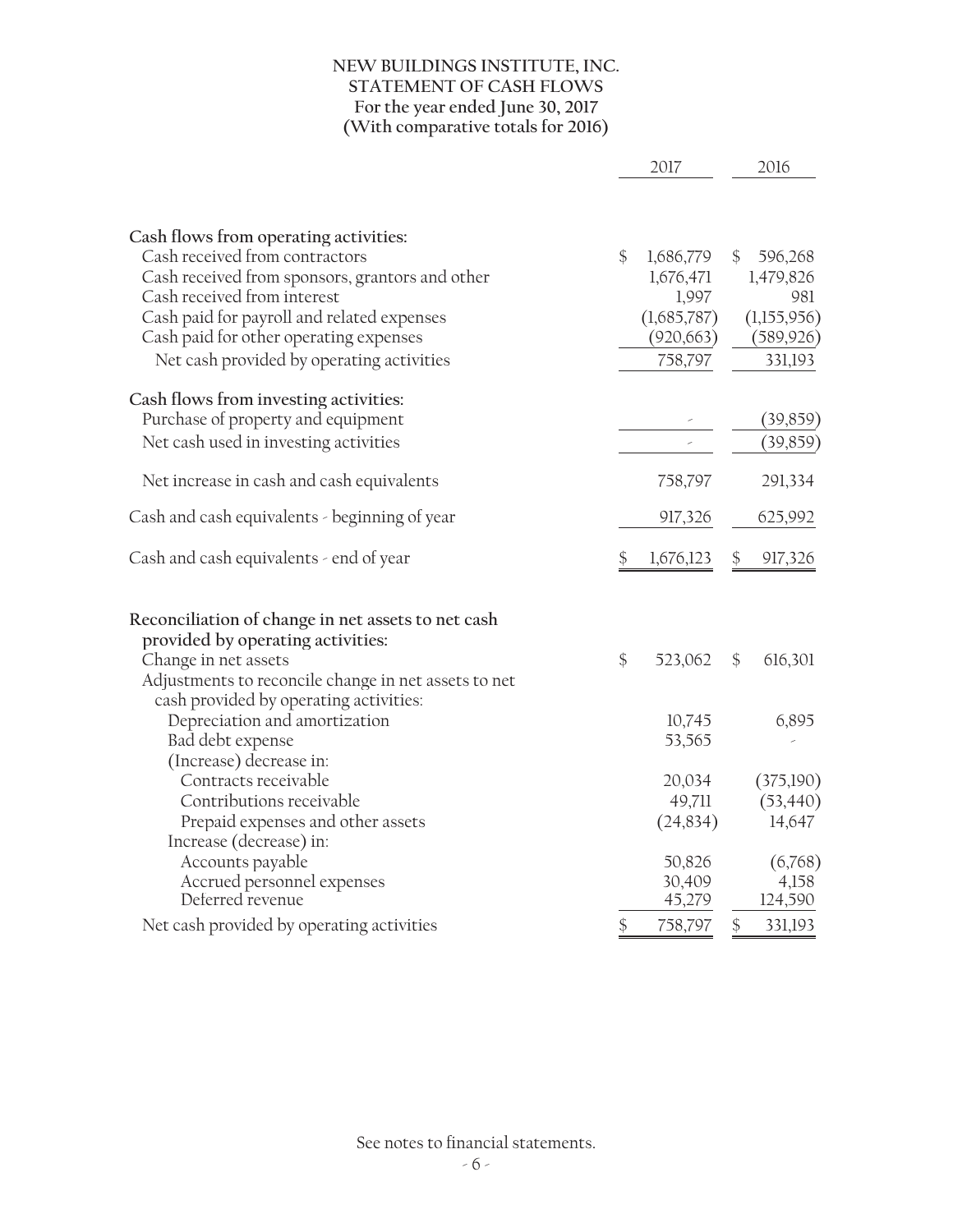# **1. NATURE OF THE ORGANIZATION AND SUMMARY OF SIGNIFICANT ACCOUNTING POLICIES**

#### Nature of Organization

New Buildings Institute, Inc. (the Institute) is an independent, nonprofit organization founded in 1997 dedicated to making buildings better for people and the environment. The Institute promotes energy efficiency in buildings through policy development, research, training programs, and the development of guidelines and codes. The Institute works with national, regional, state, and utility groups, and serves as a "carrier" of ideas amount states and regions regarding efficient, effective, and "advanced" buildings.

The Institute's programs are as follows:

#### **Zero Energy Development:**

The Institute's thought leadership, research, project tracking, education, communications, convening and networking on "Getting to Zero" focuses on driving higher numbers of zero net energy buildings. This program utilizes these multiple strategy areas to help build market capability, raise awareness and create advocates that will continue the current momentum for a transformation of the built environment to a standard of ultra-efficient buildings that consume only as much energy as they produce through clean, renewable resources located onsite and within the community.

#### **Codes and Policy:**

Energy codes continue to be a crucial lever in transforming markets for high performance buildings. The Institute's work in this program area includes strengthening model building energy codes and increasing use and usefulness. The Institute also develops the necessary though leadership to overcome critical issues that are hindering code advancement and create the technical basis for progressive code and policy approaches such as stretch and outcome-based codes. The Institute works directly with leading jurisdictions to implement and increase compliance with these advanced code and policy strategies as well as to develop code and policy roadmaps.

#### **Building and Program Innovation:**

Under its Building and Program Innovation program, the Institute develops the technical analyses, tools and guidance that provide critical support for building owners, practitioners, utilities and advanced jurisdictions that want to create or enhance programs that favor ultra-efficiency in commercial buildings. Examples include building science research, technology assessment building standards and tools development, training and services, including the *New Construction and Multifamily Guides*, building portfolio diagnostic assessments using *FirstView*, modeling protocols and a building and code energy performance scale called *zEPI*.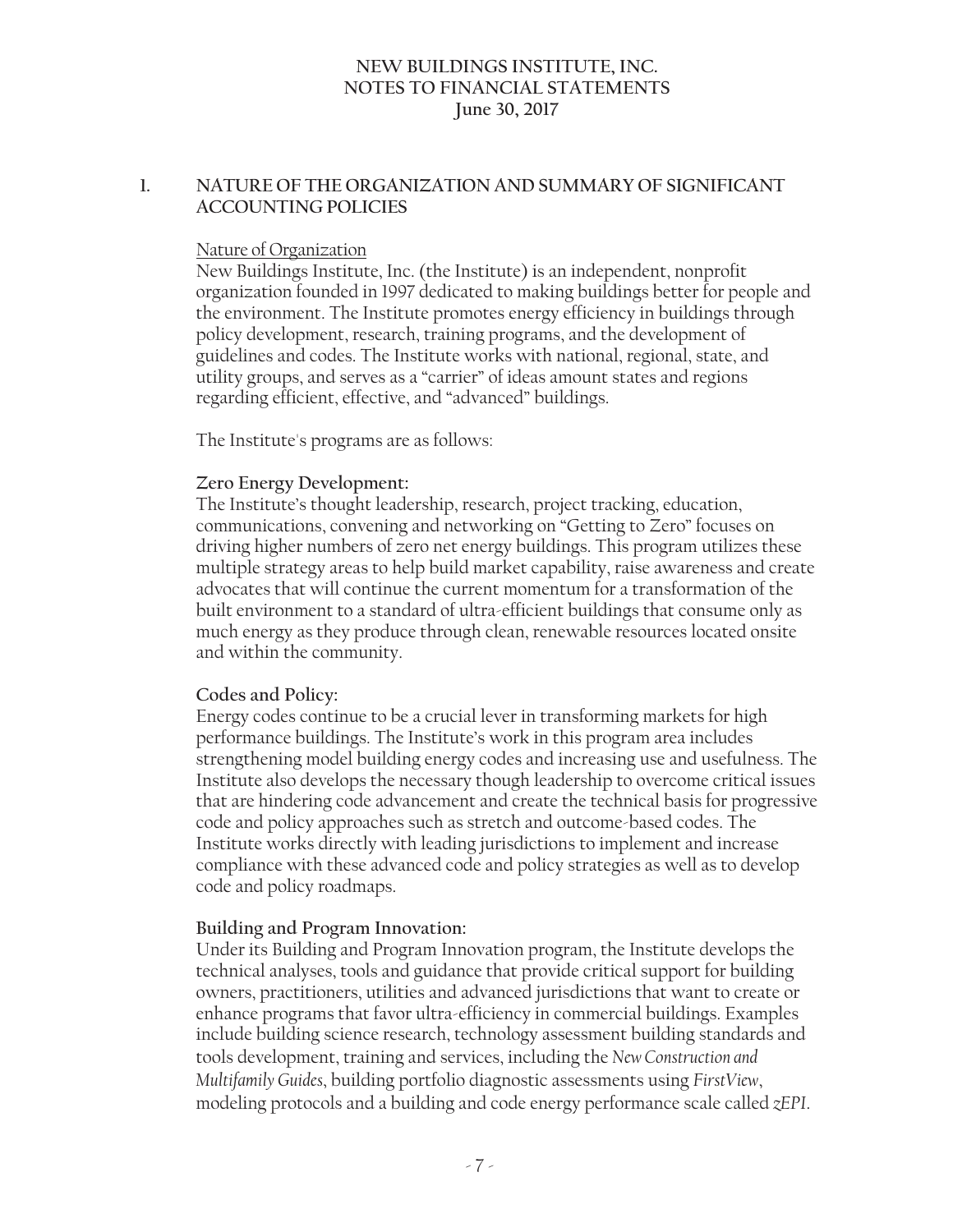# **1. NATURE OF THE ORGANIZATION AND SUMMARY OF SIGNIFICANT ACCOUNTING POLICIES, Continued**

#### Basis of Presentation

Net assets and all balances and transactions are presented based on the existence or absence of donor-imposed restrictions. Accordingly, the net assets of the Institute and changes therein are classified and reported as unrestricted or temporarily restricted net assets. Unrestricted net assets are those that are not subject to donor-imposed stipulations. Temporarily restricted net assets are subject to donor-imposed stipulations that will be met, either by actions of the Institute and/or the passage of time.

#### Cash and Cash Equivalents

For purposes of the statement of cash flows, the Institute considers all highly liquid investments available for current use with maturities of three months or less at the time of purchase to be cash equivalents.

#### Contracts Receivable

Contracts receivable are unsecured and reported at the amount management expects to collect on balances outstanding at year-end. Based on an assessment of the credit history with those having outstanding balances and current relationships with them, an estimate is made of the portion of the balance that may not be collected. Receivables are written off as a charge to the allowance when management deems the balance is uncollectible. As of June 30, 2017, management believes all receivables as collectible and no allowance for uncollectible accounts is deemed necessary.

Contracts receivable over 90 days at June 30, 2017 and 2016 were approximately \$131,000 and \$72,000, respectively.

#### Contributions Receivable

Contributions, which include unconditional promises to give (pledges), are recognized as revenues in the period the Institute is notified of the commitment. Conditional promises to give are not recognized until they become unconditional, that is when the conditions on which they depend are substantially met. Bequests are recorded as revenue at the time the Institute has an established right to the bequest and the proceeds are measurable. All contributions receivable are expected to be collected within one year.

#### Property and Equipment

Acquisitions of property and equipment in excess of \$1,000 are capitalized. Property and equipment purchased are recorded at cost. Donated assets are reflected as contributions at their estimated values on the date received.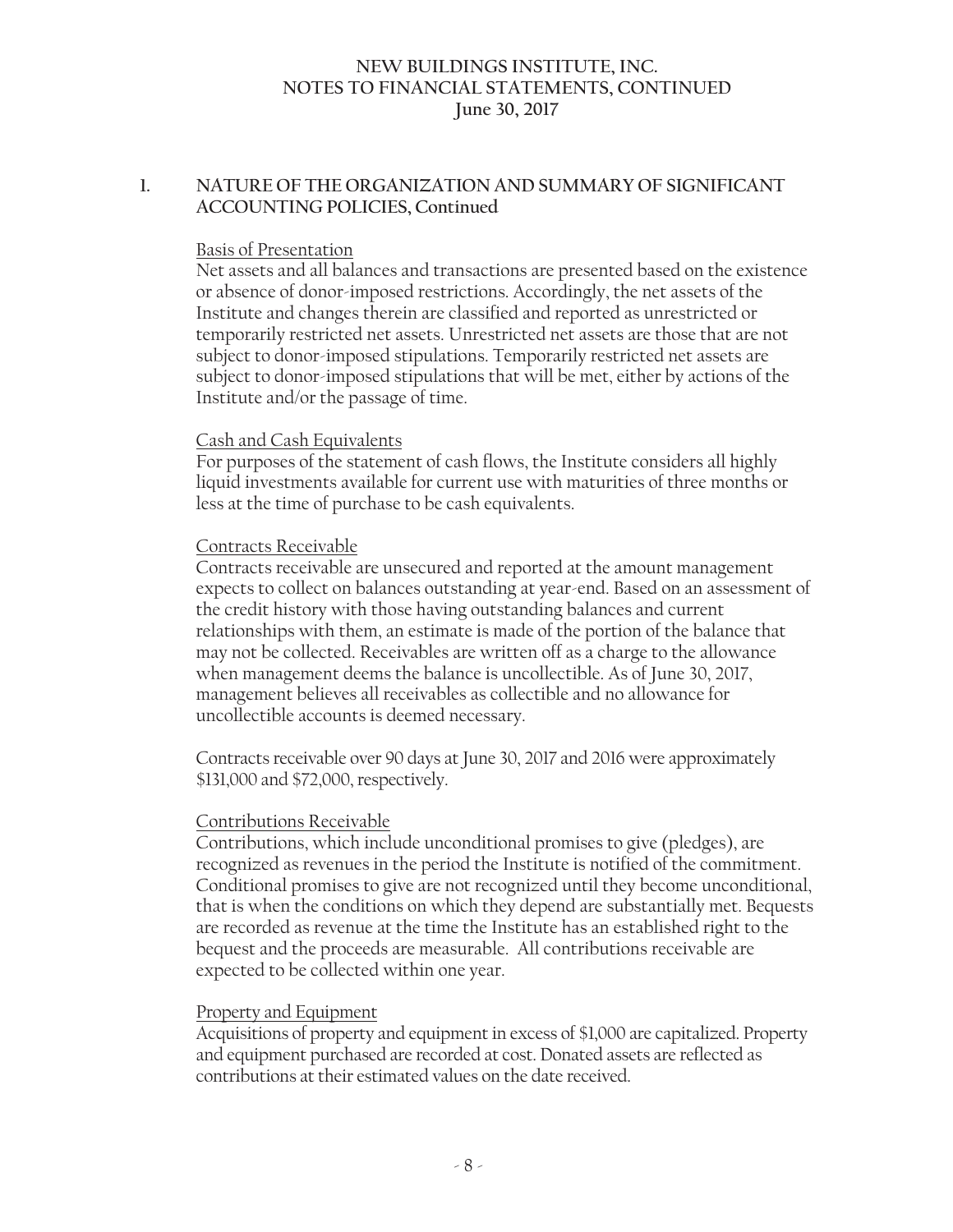# **1. NATURE OF THE ORGANIZATION AND SUMMARY OF SIGNIFICANT ACCOUNTING POLICIES, Continued**

#### Depreciation

Depreciation of property and equipment is calculated using the straight-line method over the estimated useful lives of the assets which is currently five years.

#### Restricted and Unrestricted Revenue and Support

Contributions received are recorded as unrestricted, temporarily restricted, or permanently restricted support, depending on the existence and/or nature of any donor restrictions. Donor-restricted support is reported as an increase in temporarily or permanently restricted net assets, depending on the nature of the restriction. When a restriction expires (that is, when a stipulated time restriction ends or purpose restriction is accomplished), temporarily restricted net assets are reclassified to unrestricted net assets and reported in the statement of activities as net assets released from restrictions.

#### Revenue Recognition

Revenue associated with contracts and fee for service arrangements is recorded when services are performed. Monies received in advance of providing services or incurring expenses are recorded as deferred revenue until earned.

#### Expense Allocation

The costs of providing various programs and other activities have been summarized on a functional basis in the statement of activities and in the statement of functional expenses. Accordingly, certain costs have been allocated among the programs and supporting services benefited.

#### Income Tax Status

New Buildings Institute, Inc. is a nonprofit corporation exempt from income tax under section  $501(c)(3)$  of the Internal Revenue Code and applicable state law. No provision for income taxes is made in the accompanying financial statements, as the Institute has no activities subject to unrelated business income tax. The Institute is not a private foundation.

The Institute follows the provisions of FASB ASC *Topic Accounting for Uncertainty in Income Taxes.* Management has evaluated the Institute's tax positions and concluded that there are no uncertain tax positions that require adjustment to the financial statements to comply with provisions of this Topic.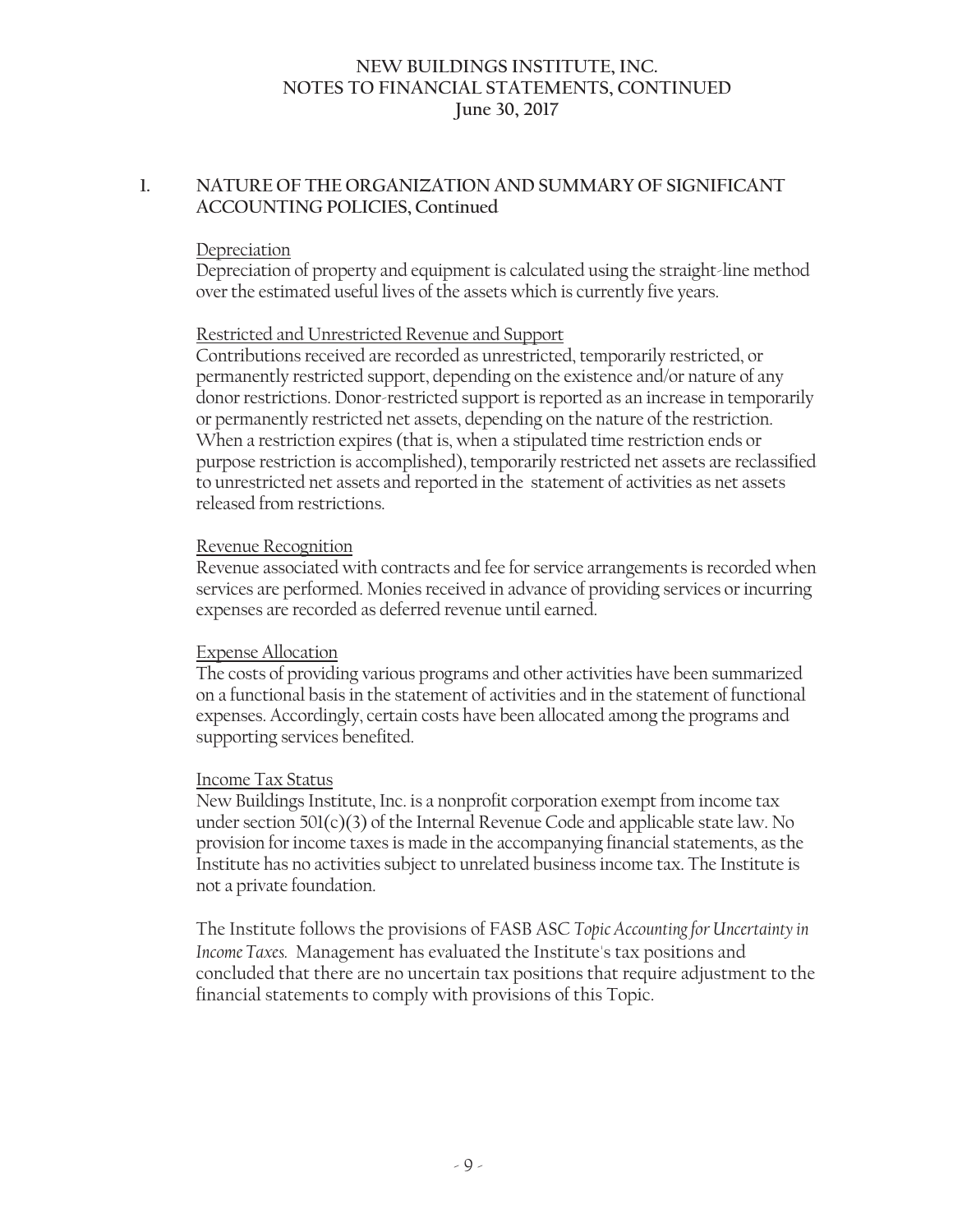# **1. NATURE OF THE ORGANIZATION AND SUMMARY OF SIGNIFICANT ACCOUNTING POLICIES, Continued**

### Use of Estimates

The preparation of the financial statements in conformity with U.S. generally accepted accounting principles requires management to make estimates and assumptions that affect the reported amounts of assets and liabilities and disclosure of contingent assets and liabilities at the date of the financial statements and the reported amounts of revenues and expenses during the reporting period. Actual results could differ from those estimates.

# Summarized Financial Information for 2016

The financial information as of June 30, 2016 and for the year then ended is presented for comparative purposes and is not intended to be a complete financial statement presentation.

# Subsequent Events

The Institute has evaluated all subsequent events through October 23, 2017, the date the financial statements were available to be issued.

# **2. PROPERTY AND EQUIPMENT**

Property and equipment consist of the following at June 30, 2017 and 2016:

|                                           | 2017     | 2016     |
|-------------------------------------------|----------|----------|
| Office equipment and furniture            | 15,451   | \$32,390 |
| Software and website                      | 41,965   | 41,965   |
| Total property and equipment              | 57,416   | 74,355   |
| Accumulated depreciation and amortization | (25,521) | (31,715) |
| Property and equipment, net               | 31,895   | \$42,640 |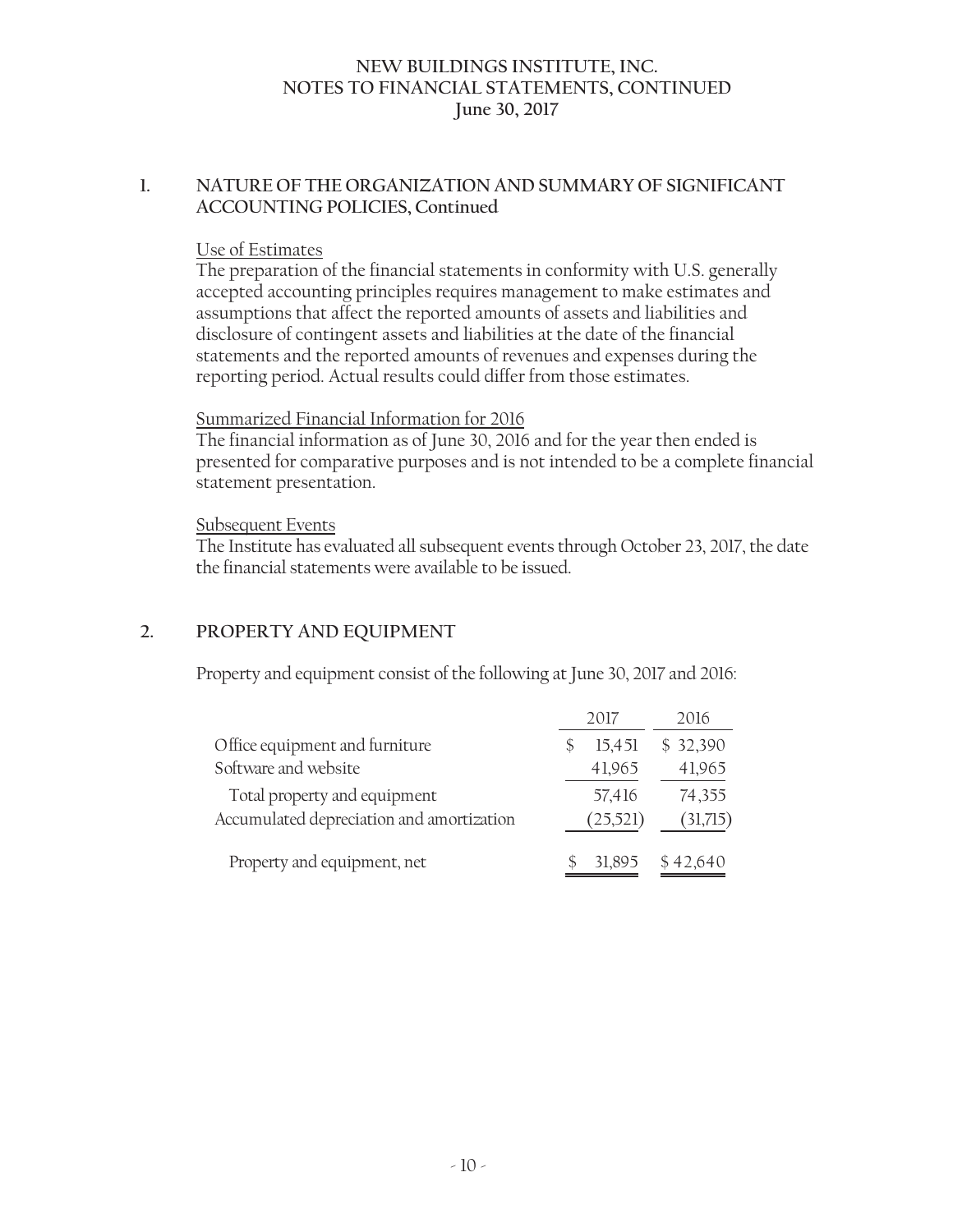# **3. LINE OF CREDIT**

The Institute has a \$150,000 line of credit with a financial institution. Interest payments are due monthly on any outstanding balance at a variable rate equal to the lender's prime rate (5.25% as of June 30, 2017).The line of credit is secured by all accounts and equipment of the Institute and matures October 2017. There were no advances on the line at June 30, 2017.

# **4. TEMPORARILY RESTRICTED NET ASSETS**

Temporarily restricted net assets consist of the following at June 30, 2017 and 2016:

|                                                  | 2017                     | 2016          |
|--------------------------------------------------|--------------------------|---------------|
| Time Restricted:                                 |                          |               |
| Restricted for July 1, 2017 - June 30, 2018      | 200,000<br>$\mathcal{S}$ | \$            |
| Purpose Restricted:                              |                          |               |
| Catalyzing Transformation of the Building Sector |                          |               |
| for a Low-Carbon Future                          | 514,021                  | 418,644       |
| Policies and Codes including Multifamily         |                          |               |
| Energy Codes Initiative                          |                          | 77,968        |
| Water-energy Nexus of School Districts in        |                          |               |
| the Northwest                                    |                          | 69,185        |
| Total temporarily restricted net assets          | 714,021                  | \$<br>565,797 |

# **5. LEASE COMMITMENT**

The Institute leased its administrative offices under an operating lease which expired June 2017 for approximately \$6,200 per month (\$4,700 per month during 2016). The lease was renewed subsequent to year end through June 2018 at approximately \$6,200 per month. There is an option to renew for an additional year at the end of the lease term. Rent expense approximated \$76,000 and \$58,000 for the years ended June 30, 2017 and 2016, respectively.